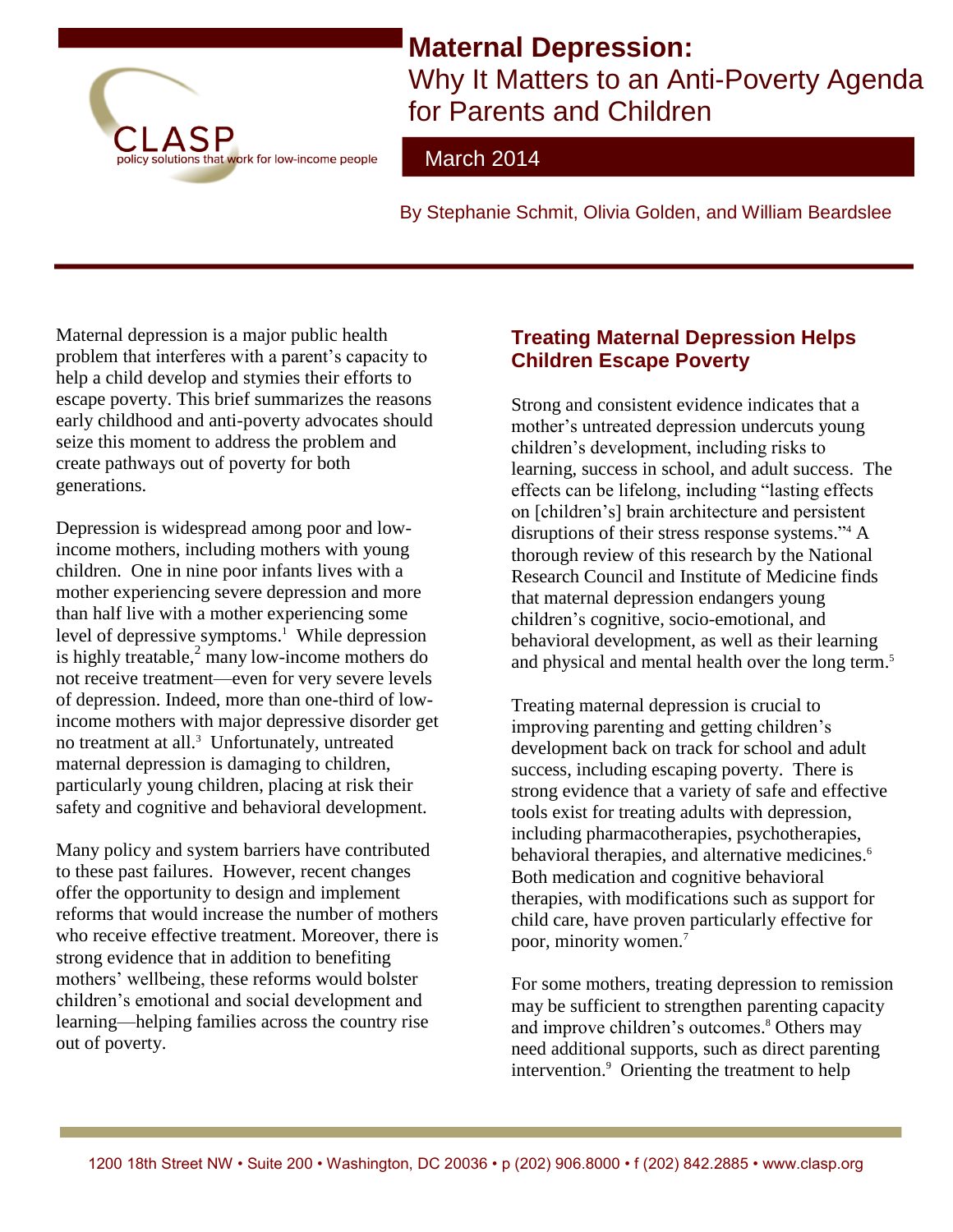

mothers and fathers be effective parents is essential. Children can show significant improvement on a range of outcomes, including measures of development and functioning, behavior problems, and mental health problems, after successful treatment of mothers. <sup>10</sup> Effectively treating parents is prevention for children.

Combining depression treatment with parenting supports like home visiting and Early Head Start is one way to promote a child development trajectory leading to success in school and beyond. Without additional treatment for depression, parenting support programs often report difficulty helping depressed mothers, whom staff find hard to engage.<sup>11</sup> In a study that added treatment to regular home visiting for mothers with major depressive disorders, 70 percent of those who received treatment recovered, compared to 30 percent of those who received only home visiting. <sup>12</sup> Early Head Start on its own showed positive results for young children of depressed mothers, but adding depression treatment boosts results by improving parenting. 13

### **Treating Depression Can Help Mothers Escape Poverty**

Depression affects mothers' ability to escape poverty because it gets in the way of both steady employment and participation in potentially helpful services. For the general population, depression predicts: difficulty getting and keeping a job and greater work disability in the short term; lower income and more unemployment over time; and increased absenteeism and reduced productivity among those who have jobs. 14

At the same time, depression can undercut poor mothers' ability to take advantage of services and interventions meant to help them go to school, get training, and secure employment. For example,

non-depressed mothers who were enrolled in Early Head Start (provided alone, without additional mental health treatment) increased their participation in education, job training, and employment—while depressed mothers did not. 15 Leaders in a Chicago program targeted to very poor families from public housing highlighted a corresponding lesson from their experience: untreated mental health problems were so detrimental to service success that their program added an on-site psychiatrist, which was not part of their initial plan. 16

Treatment of depression can improve work productivity and decrease absenteeism. <sup>17</sup> For poor mothers specifically, treatment combined with employment services can help them earn higher wages, according to several rigorous experiments.<sup>18</sup>

# **Depression's Impact on Deeply Poor Mothers and Their Young Children**

Mothers of young children living in poverty and deep poverty are particularly affected by depression. Rates of depression for mothers of young children go up as income goes down. 19 About one in nine poor infants has a mother who is severely depressed and more than half have a mother experiencing some level of depression. 20 Homeless mothers also experience disproportionately high rates of depression often compounded by their circumstances and the likelihood that they are also poor.<sup>21</sup> Among mothers with a major depressive disorder, effects on daily functioning are greater for low-income than higher-income mothers (70 percent compared to 54 percent severe or very severe). $22$ 

For deeply poor families, additional evidence of the high incidence of depression comes from studies of "disconnected" mothers—those who are neither working nor on welfare—as well as

2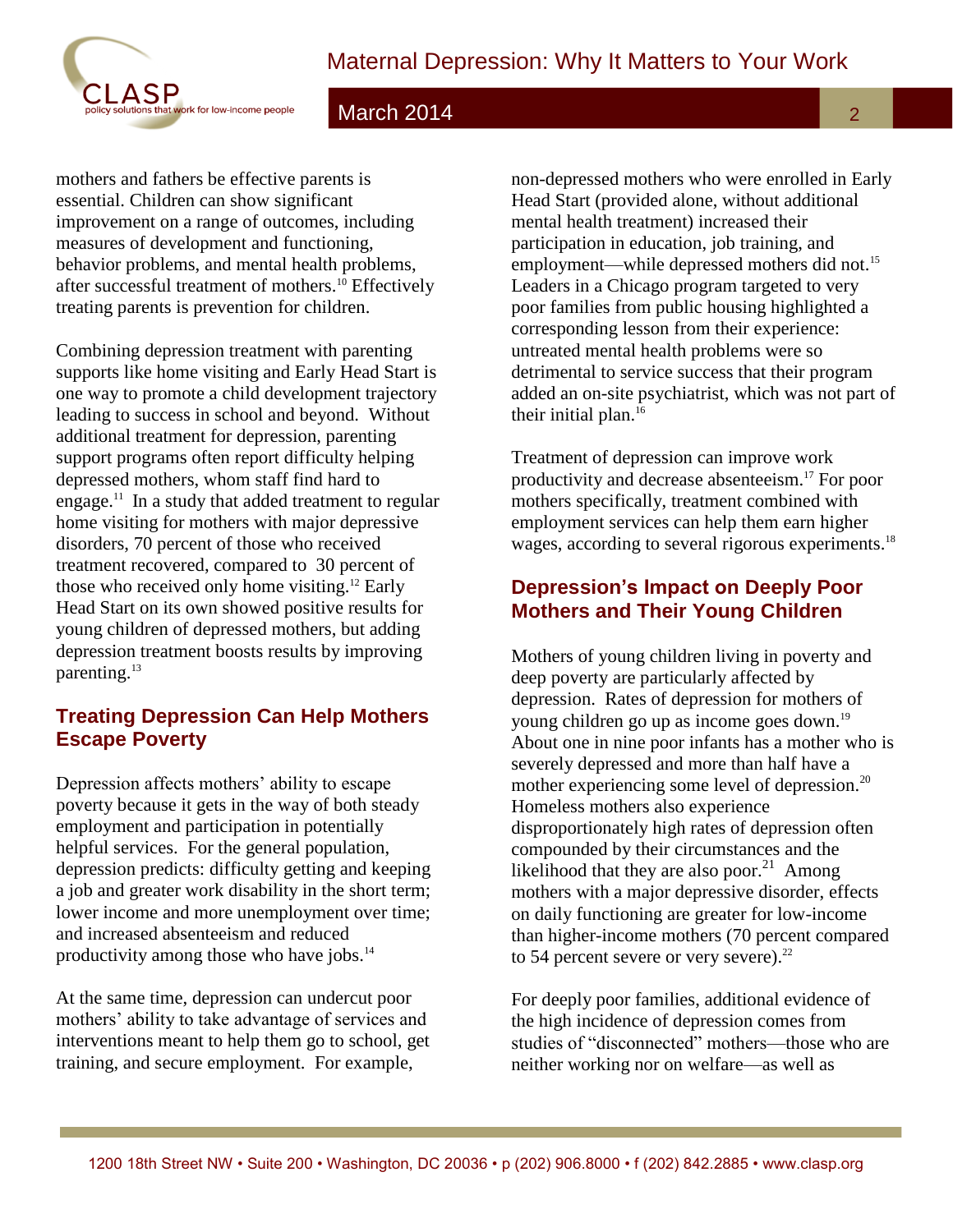

mothers in the Fragile Families study, which concentrates on high-poverty areas, and mothers participating in programs for high-risk families. Disconnected mothers are deeply poor, averaging just over \$9000 in household income for all family members in 2002; they show elevated levels of maternal depression even compared to other impoverished groups such as former TANF recipients. 23 Among mothers participating in the Fragile Families survey, which sampled new and largely unmarried parents from hospitals in 20 U.S. cities, about 1 in 5 mothers were depressed at each survey point (child ages 3, 5, 7, and 9) and almost 4 in 10 at least once over that period. These rates were far higher than those of the general population. 24 Reviewing reports from many different home visiting programs aimed at poor and high-risk mothers with young children, Ammerman<sup>25</sup> finds that "each of the studies" reported high levels of maternal depressive symptoms (from 28.5 percent to 61 percent), exceeding clinical cutoffs at enrollment."

## **Reforming Policy and Service Systems to Help Mothers and Children in Deep Poverty**

This is an extraordinary moment of opportunity. By reforming federal and state policies and service systems, the major barriers that have held back widespread depression treatment can be torn down and innovative, effective interventions can flourish and expand.

An important and relevant vehicle to promote treatment is the Affordable Care Act, which has given many poor mothers access to health insurance for the first time, requires a benefit package that includes mental health, supports attention to depression in other ways (such as through quality indicators and free preventive

coverage of screening), and encourages integrated care in ways that could support poor families.<sup>26</sup> These changes to health care target some of the historical barriers that have hindered depression treatment for poor mothers. This includes the high cost of treatment, complex and counter-productive reimbursement rules, low quality of treatment, and fragmentation between primary care and mental health providers.<sup>27</sup>

Given increasing evidence that poor children's early environments have long-term consequences, leaders in early childhood and poverty programs are beginning to explore using these health system redesigns to create change. Last spring, a roundtable convened by two authors of this brief brought together community leaders and federal and state officials in programs from home visiting to Early Head Start to the WIC nutrition program to identify next steps. One participant captured the mood: "I believe the stars are aligning….We have not had an opportunity like this to fit together the pieces that are necessary."<sup>28</sup>

A composite example illustrates how policy and system changes could help real people on the ground, giving poor children stronger opportunities to succeed in school and emerge from poverty while promoting economic security for poor mothers:

# **BEFORE POLICY AND SYSTEM**

**CHANGES:** A deeply poor and isolated mother with a one-year-old infant has been assigned a home visitor. Her home visitor has persisted sufficiently to build a relationship with her and believes that she is seriously depressed. But try as she may, the home visitor cannot get the parent to see a mental health clinician. The mother is afraid to go to someone she doesn't know and is worried about child care and transportation. When she

3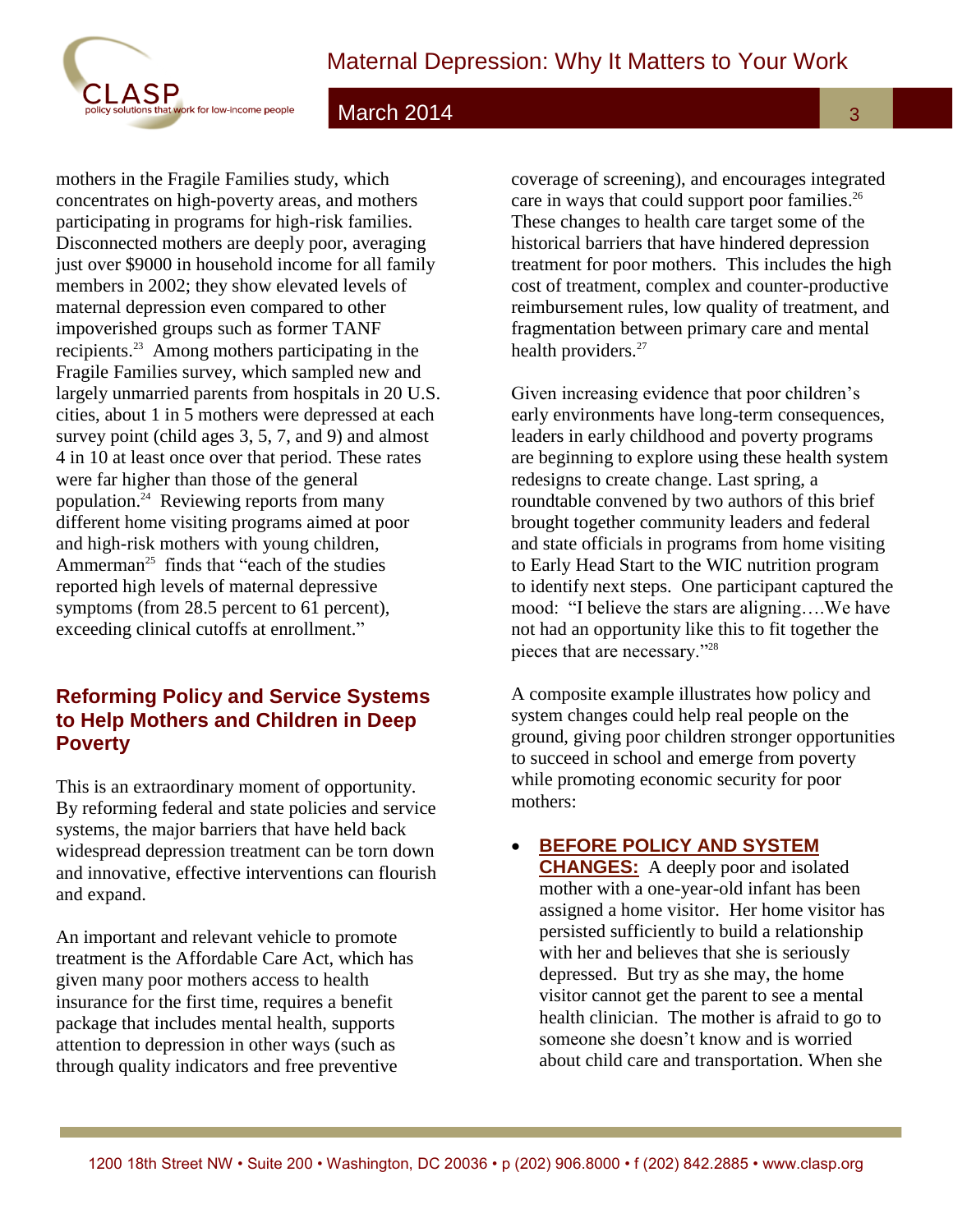

finally makes a phone call after being coached by the home visitor, she is completely discouraged when the receptionist asks for her health insurance and she has to say she has none. She eventually makes one visit to a free clinic but has no insurance to pay for medication and gives up, even more sure than she was before that no one will help her feel better.

#### **AFTER POLICY AND SYSTEM**

**CHANGES:** The mother's state has accepted Medicaid expansion as part of the ACA, giving her and thousands of others maternal depression coverage under Medicaid and subsidized insurance plans. The mother is now eligible for treatment and has far more options thanks to a steady and reliable funding stream.

Recognizing (with help from national experts and peer assistance from other states) the large unmet need and rapid growth in treatment, the state has concentrated on removing policy barriers, setting quality standards, and improving geographic accessibility to effective programs.

- o As a result, the home visitor now can connect the mother to an evidencebased mental health intervention, either in her home or in an office setting (for examples, see Ammerman et al., 2013 and Miranda et al., 2003).
- o The mother now has insurance, enabling her to choose the treatment with which she is most comfortable.
- o Because the state has concentrated on policies to support effective treatment for maternal depression, the unintended barriers that formerly blocked some effective treatments from Medicaid coverage (such as refusal to reimburse master's level clinicians for in-home

services) have been solved, and treatment is available throughout the state without a waiting list.

- o As part of its redesign, the state has set out quality standards for depression treatment, responding to federal guidance and to findings about inconsistent quality—particularly for low-income and minority communities.
- o As the mother begins to feel better, the home visitor builds on her progress, working with both mother and baby to support improved parenting and child development. This includes helping the mother capitalize on her increased energy and sense of hope to enroll herself in a training program and her baby in Early Head Start. These important steps significantly increase the child's chances of escaping poverty.

Too often, the life chances of young children growing up in deep poverty are sharply curtailed long before they reach school age. It can often feel as though they have no options. Many of the reasons for the "toxic stress" that endangers children's development and drastically constrains their future opportunities are difficult to address, particularly in a time of political polarization that stymies new large-scale investments.

But addressing maternal depression offers a crucial, large-scale, and time-sensitive opportunity to help children escape poverty. Depression is a treatable problem at the level of the individual mother and child, and there is strong momentum toward policy intervention. The resources and legislation exist already. Now we must ensure that effective federal, state, and local policy is put in place to improve life opportunities for tens of thousands of deeply poor mothers and their children.

4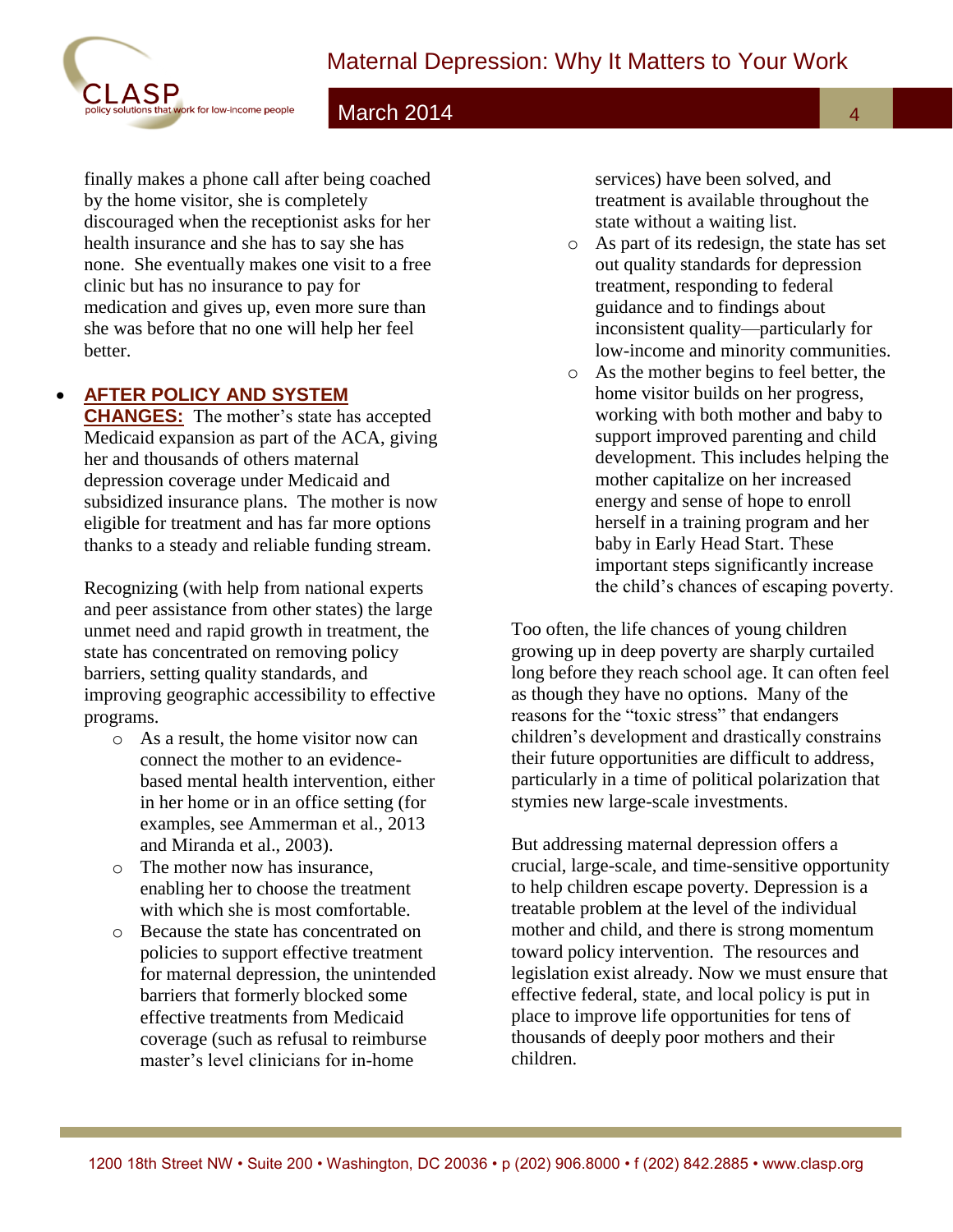

5

 *CLASP develops and advocates for policies at the federal, state, and local levels that improve the lives of low-income people, with a focus on strengthening families and creating pathways to education and work. For more information, visit [www.clasp.org](http://www.clasp.org/) or follow [@CLASP\\_DC.](http://www.twitter.com/CLASP_DC)*

*The authors would like to thank CLASP Communications Manager Andy Beres and Research Assistant Rhiannon Reeves for their input and assistance with content and formatting.*

<sup>1</sup> Veriker, Tracy, Jennifer Macomber, and Olivia Golden. "Infants of Depressed Mothers Living in Poverty: Opportunities to Identify and Serve." The Urban Institute, 2010.

<sup>2</sup> National Research Council and Institute of Medicine (NRC/IOM). *Depression in Parents, Parenting, and Children: Opportunities to Improve Identification, Treatment, and Prevention.* 2009.

<sup>3</sup> McDaniel, Marla, and Christopher Lowenstein. "Depression in Low-Income Mothers of Young Children: Are They Getting the Treatment They Need?" The Urban Institute, 2013.

<sup>4</sup> Center on the Developing Child at Harvard University. "Maternal Depression Can Undermine the Development of Young Children." Working Paper 8. 2009.

5 Ibid.

 $\overline{a}$ 

<sup>6</sup> NRC/IOM. *Depression in Parents, Parenting, and Children.* 2009.

 $<sup>7</sup>$  Miranda, Jeanne, Joyce Y. Chung, Bonnie L. Green, et al.</sup> "Treating Depression in Predominantly Low-Income Young Minority Women: A Randomized Controlled Trial." *Journal of the American Medical Association* 290, no. 1 (2003): 57– 65.

<sup>8</sup> Weissman, Myrna, Daniel Pilowsky, Priya Wickramaratne, et al. "Remissions in Maternal Depression and Child Psychopathology: A STAR\*D-Child Report." *Journal of the American Medical Association* 295, no. 12 (2006): 1389–98.

<sup>9</sup> Center on the Developing Child at Harvard University. "Maternal Depression Can; NRC/IOM, *Depression in Parents, Parenting, and Children.*

<sup>10</sup> Wickramaratne, Priya, Marc Gameroff, Daniel Pilowsky. et al. "Children of Depressed Mothers 1 Year After Remission of Maternal Depression: Findings From the STAR\*D-Child Study." *The American Journal of Psychiatry* 168, no. 6 (2011): 593-602.

<sup>11</sup> Ammerman, Robert, Frank Putnam, Nicole Bosse, Angelique Teeters, and Judith Van Ginkel. "Maternal Depression in Home Visiting: A Systematic Review." *Aggression and Violent Behavior* 15, no. 3 (2010): 191–200.

<sup>12</sup> Ammerman, Robert, Frank Putnam, Mekibib Altaye, Jack Stevens, Angelique Teeters, and Judith Van Ginkel. "A Clinical Trial of In Home CBT for Depressed Mothers in Home Visitation." *Behavior Therapy* 44, no. 3 (2013): 359– 72.

<sup>13</sup> Beeber, Linda, Todd Schwartz, Diane Holditch-Davis, Regina Canuso, Virginia Lewis, and Helen Wilde Hall. "Parenting Enhancement, Interpersonal Psychotherapy to Reduce Depression in Low-income Mothers of Infants and Toddlers: a Randomized Trial." *Nursing Research* 62, no. 2 (2013): 82–90.

<sup>14</sup> Sontag-Padilla, Lisa, Dana Schultz, Kerry Reynolds, Susan L. Lovejoy and Ray Firth. "Maternal Depression: Implications for Systems Serving Mother and Child." RAND Corporation, 2013; Lépine, Jean Pierre and Mike Briley. "The Increasing Burden of Depression." *Neuropsychiatric Disease and Treatment* 7, no. 1 (2011): 3–7; NRC/IOM, *Depression in Parents, Parenting, and Children.* 2009; Kessler, Ronald, Hagop Akiskal, Minnie Ames, et al. "Prevalence and Effects of Mood Disorders on Work Performance in a Nationally Representative Sample of U.S. Workers." *American Journal of Psychiatry* 163, no.9 (2006): 1561–86; Wang, Phillip, Amanda Patrick, Jeffery Avorn, et al. "The Costs and Benefits of Enhanced Depression Care to Employers." *Archives of General Psychiatry* 63, no. 12 (2006): 1345–53.